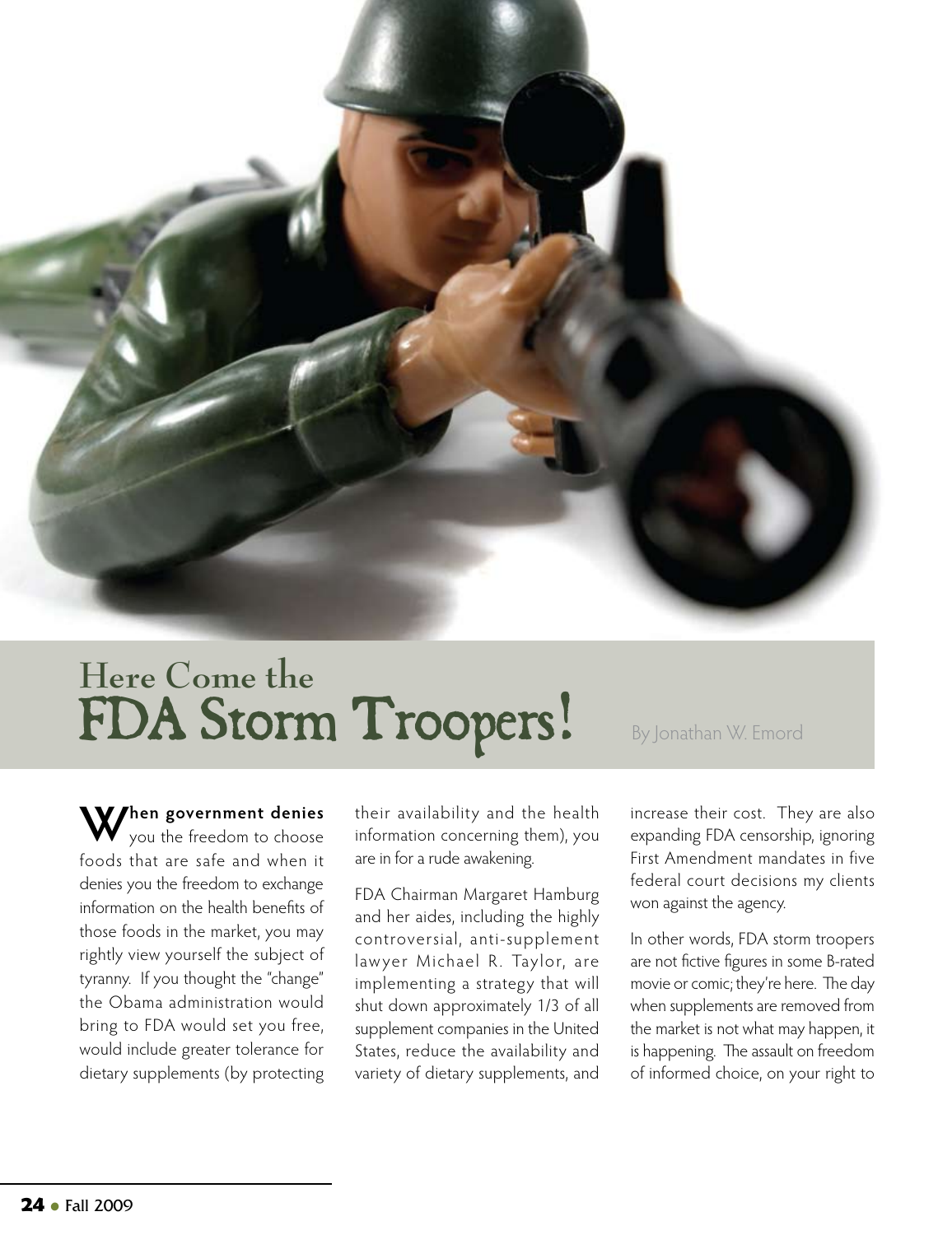receive truthful nutrient information, is not threatened, it is taking place. Those who love their freedom of choice cannot ignore the problem but must rise against it. Delay or denial means precious liberties will be lost along with essential products that half of all Americans use daily to protect their health.

A short time ago, FDA reversed the selenium/cancer risk reduction and antioxidant/cancer risk reduction claims that it was required to allow by federal court order. It did so unilaterally, along with a series of additional selenium and antioxidant/ site specific cancer claims. It is now preparing to declare a new policy on nutrient claims that will make them all but extinguished from the American market. A new age of censorship is upon us.

Within the last few months, FDA has engaged in more prosecutorial activity and has exacted heavier penalties against sellers of supplements and homeopathic drugs than ever before in that short span of time. On the very thin evidentiary basis of less than two dozen adverse event reports (none of which was corroborated) out of hundreds of millions of units sold, FDA coerced and cajoled Iovate, makers of the dietary supplement hydoxycut, out of the market. FDA did the same to Matrixx Initiatives, Inc., makers of Zicam Cold Remedy, a homeopathic over-the-counter drug. The days of warning letters followed by corrective action plans has been replaced increasingly with direct threats of prosecution followed by

forced product withdrawals and consent decrees that put costly restrictions on supplement companies that last for years. The new approach is to attack without proof of harm and threaten greater adverse action unless the companies cave and withdraw products from the market. This is the method of jack booted thugs, not of a people who follow the Constitution or believe in due process of law.

The new GMP regulations pose a mortal threat to the supplement industry. If you were sincere about wanting to protect the public from the very rare incidence of unsafe dietary supplements, you would require testing of finished products. But if you really wanted to achieve another objective, a reduction in the number of companies in the business and a humbling of those that remain (intimidating them into doing precisely what you wish), you would impose process controls, governing every aspect of the manufacture, holding, distribution, and sale of those products. The latter is what FDA achieved in the GMPs.

The GMPs make supplement companies maintain extensive records of every aspect of production, holding, and distribution. They are very onerous and costly. The GMPs were not invented by FDA; they were proposed by the industry itself. Industry leaders, who undoubtedly understood the anticompetitive potential of costly new process controls, recommended them to FDA through their trade association, the National Nutritional Foods Association

The new approach is to attack without proof of harm and threaten greater adverse action unless the companies cave and withdraw products from the market.

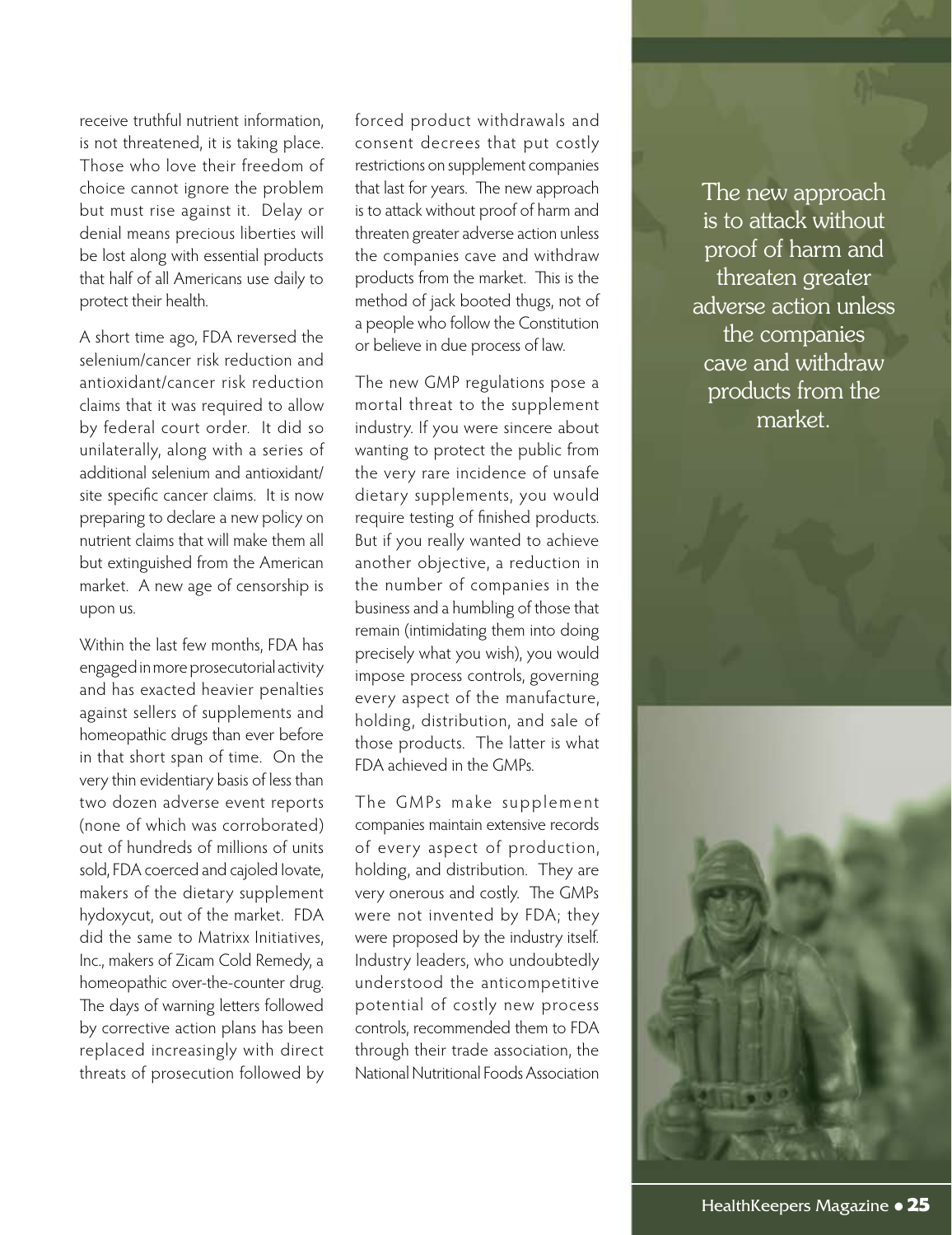Those who love their freedom of choice cannot ignore the problem but must rise against it.



(NNFA), now called the Natural Products Association. FDA adopted the rules but with a kicker: They made the rules even more onerous than the NNFA proposed, thus revealing that the lobby for the rules miscalculated its clout. The only party likely to benefit greatly from the new GMPs is not the dietary supplement industry; it's the drug industry.

Ironically, the two members of the U.S. Senate often touted as friends of the supplement industry were primary cheerleaders for FDA adoption of the GMPs, Orrin Hatch and Tom Harkin. Many in the industry believed the rules would help them curry favor with FDA. They also believed that the rules would reduce competition by driving out of existence small companies. I am sure they were right on both accounts. FDA no doubt was surprised and delighted to see that the industry gave FDA the noose needed to hang all supplement companies. FDA has stated directly in the GMP final rule that it anticipates enforcement will eliminate as much as a third of the industry.

The FDA gladly adopted the GMPs but made them so onerous that they threaten all dietary supplement companies and they invite pharmaceutical companies to enter the market void, becoming the new suppliers of dietary supplements. As I have said many times, the elephant in the room is not the dietary supplement industry, it's the drug industry. The supplement industry is like a flea on the elephant. The blind jockey riding atop the elephant

is the FDA. If the flea irritates the elephant, the jockey uses his crop to whack it. The direction for FDA is, of course, set by the elephant, not the flea. When the supplement industry brought FDA the GMP rule, it overestimated its bargaining position in the FDA universe. It is now paying the price for that miscalculation. Already FDA has enjoined over three dietary supplement companies from operating on the basis that the GMP rules have been violated. FDA threatens to conduct at least 200 GMP inspections of companies containing 20 or more employees by the end of the 2009 Fiscal Year.

In a very few years we will see many supplement companies driven out of business by the iron boot of FDA GMP enforcement. We will also see far more FDA censorship, not only of nutrient-disease claims but increasingly of so-called structure/ function claims. The failure to act against these measures means that they will occur rapidly and will be followed by more of the same kind. There is no excuse for inaction if you truly believe in liberty.

Many fear taking action. Many companies in the industry fear that if they defend themselves by taking FDA to court or advocating publicly that consumers take action against FDA measures by urging passage of legislation, FDA will retaliate. It may. Nevertheless, this, like many other occasions in our history, requires bravery and defense of freedom or it will be lost. I repeat, there is no excuse for inaction.